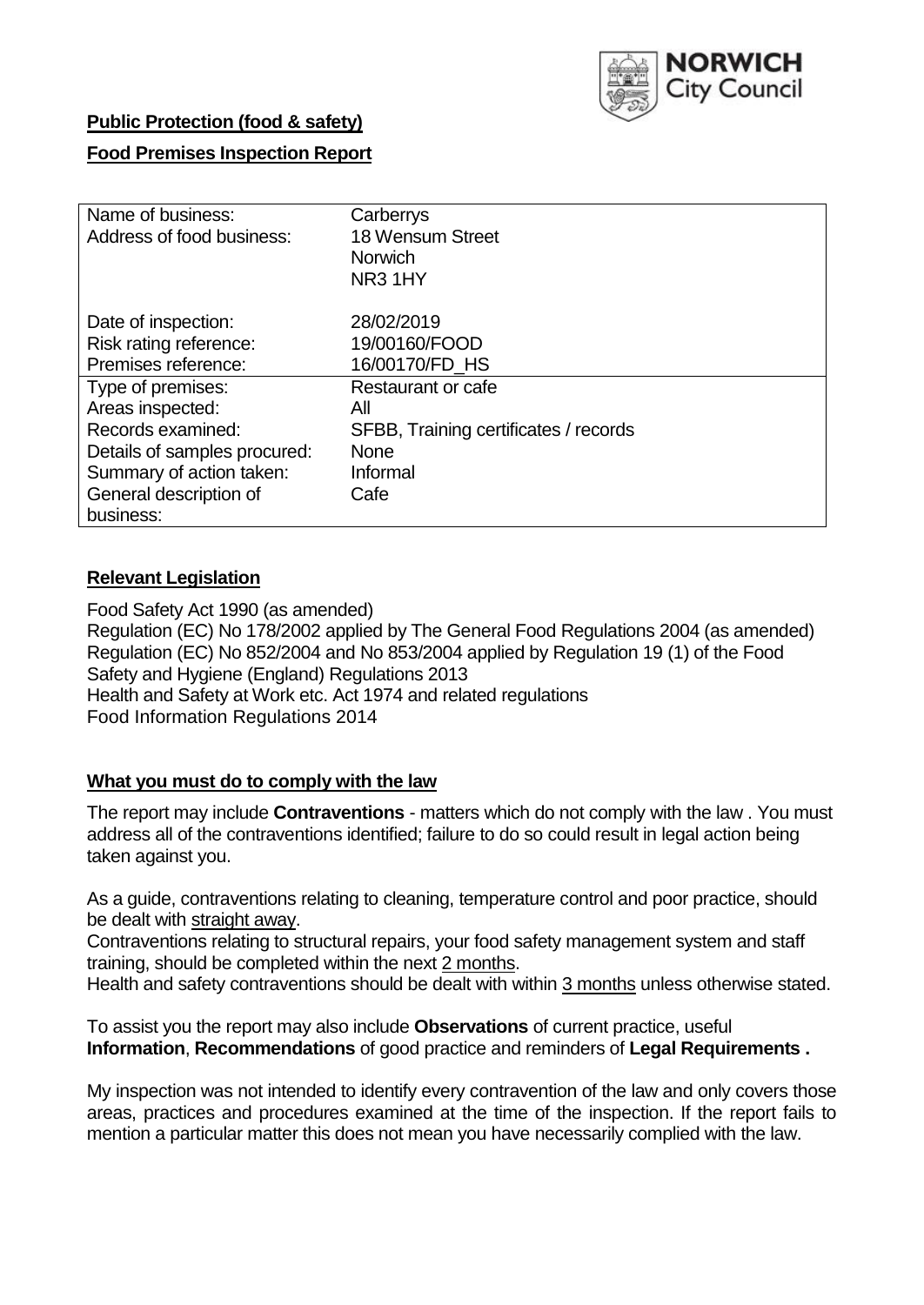# **FOOD SAFETY**

### **How we calculate your Food Hygiene Rating:**

The food safety section has been divided into the three areas which you are scored against for the hygiene rating: 1. food hygiene and safety procedures, 2. structural requirements and 3. confidence in management/control procedures. Each section begins with a summary of what was observed and the score you have been given. Details of how these scores combine to produce your overall food hygiene rating are shown in the table.

| <b>Compliance Area</b>                     |          |    |           | <b>You Score</b> |                |    |           |    |          |  |  |
|--------------------------------------------|----------|----|-----------|------------------|----------------|----|-----------|----|----------|--|--|
| Food Hygiene and Safety                    |          |    |           | $\Omega$         | 5              | 10 | 15        | 20 | 25       |  |  |
| <b>Structure and Cleaning</b>              |          |    | $\Omega$  | 5                | 10             | 15 | 20        | 25 |          |  |  |
| Confidence in management & control systems |          |    | $\Omega$  | 5                | 10             | 15 | 20        | 30 |          |  |  |
|                                            |          |    |           |                  |                |    |           |    |          |  |  |
| <b>Your Total score</b>                    | $0 - 15$ | 20 | $25 - 30$ |                  | $35 - 40$      |    | $45 - 50$ |    | > 50     |  |  |
| <b>Your Worst score</b>                    | 5        | 10 |           | 10               | 15             |    | 20        |    |          |  |  |
|                                            |          |    |           |                  |                |    |           |    |          |  |  |
| <b>Your Rating is</b>                      | 5        | 4  |           | 3                | $\overline{2}$ |    |           |    | $\Omega$ |  |  |

Your Food Hygiene Rating is 5 - a very good standard



## **1. Food Hygiene and Safety**

Food hygiene standards are high. You demonstrated a very good standard of compliance with legal requirements. You have safe food handling practices and procedures and all the necessary control measures to prevent cross-contamination are in place. Some minor contraventions require your attention. **(Score 5)**

### Contamination risks

**Contravention** The following exposed ready-to-eat food and or its packaging to the risk of contamination :

- loose paint to handles of coloured knives
- colour coded boards stored touching. Raw meat handling is minimal, but nevertheless the risk needs to be addressed. (It is recommended these be stored in a rack.)

**Legal Requirement** At all stages of production, processing and distribution, food must be protected from any contamination likely to render it unfit for human consumption, injurious to health or contaminated in such a way that it would be unreasonable to expect it to be consumed in that state.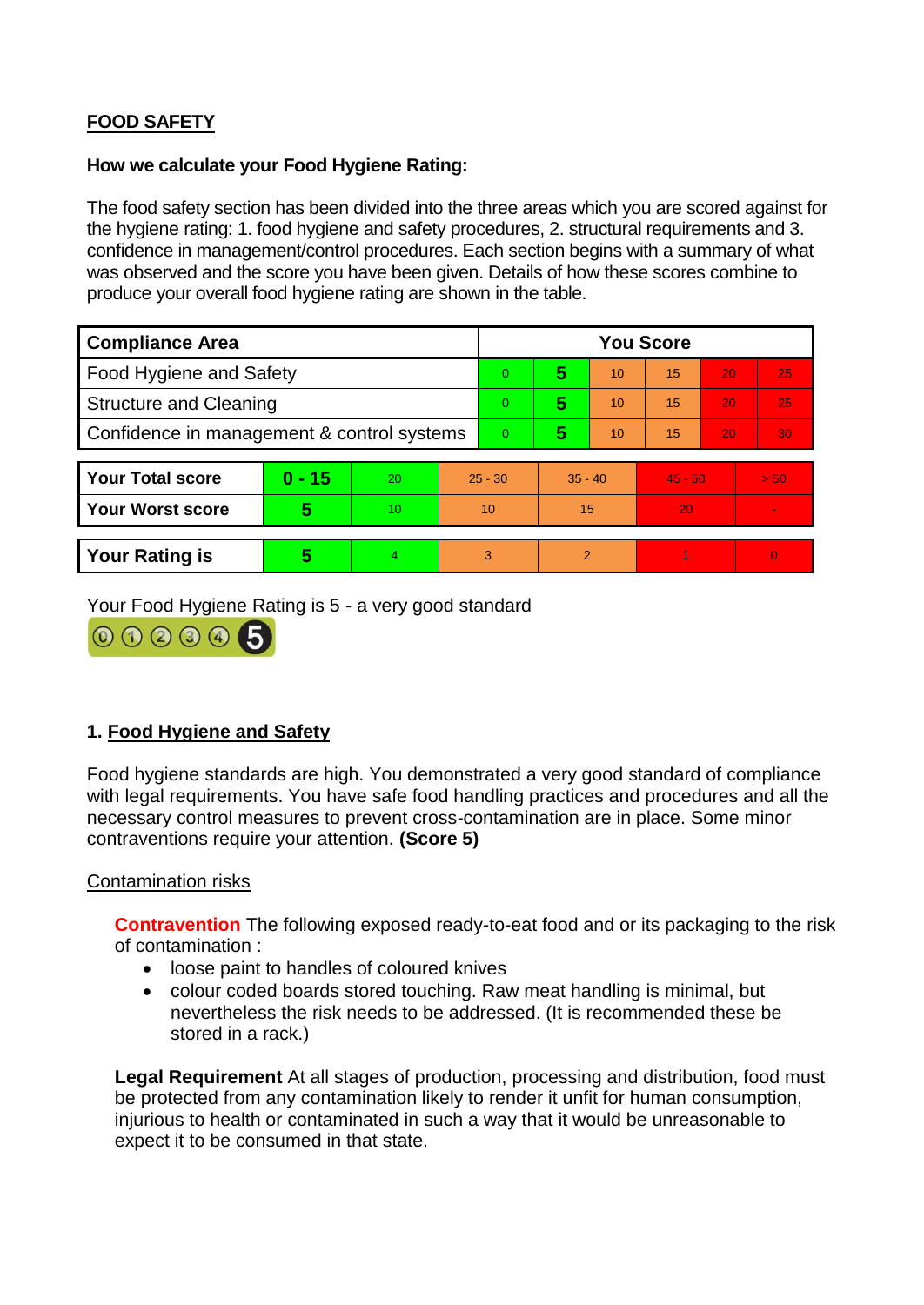**Guidance** The FSA (visit www.food.gov.uk for more information) has issued guidance on controlling E.coli 0157 through:

- \* the complete separation of raw and ready-to-eat food
- \* the correct use of wash-hand basins and thorough handwashing

\* having dedicated equipment (including complex equipment) for raw and ready-to-eat foods

- \* through 2-stage cleaning and the correct use of sanitisers
- \* and by controlling the risks posed by soily vegetables.

As you do not have a dishwasher and would be unable to was up using a 2 sink method, you must ensure no equipment is shared between raw and ready to eat foods. Please refer to the above guidance. Having discussed the amount and type of raw meat handled the risks are small.

**Recommendation** Provide separate equipment and utensils designated for use with either raw or ready-to-eat foods, which can be easily identified (e.g. colour coded) and stored and washed separately.

### Hand-washing

**Information** Proper hand-washing is essential to prevent cross-contamination of E.coli 0157 and other harmful bacteria onto food and food contact surfaces. Handwashing should include the following steps:

- wet hands before applying soap
- good hand rubbing technique
- rinsing of hands
- hygienic drying

**Recommendation** For extra protection against cross contamination use a liquid soap with disinfectant properties conforming to the European standard BS EN 1499: 1997. This information should be available on the product label or may be obtained from the supplier or manufacturer.

### Personal Hygiene

**Legal Requirement** You must ensure that any member of staff that you know or suspect has (or is a carrier of) a food-borne disease or infection (including vomiting, diarrhoea, skin infection, sores and open wounds) is excluded from working in any food handling area until they have been symptom free for 48 hours or until medical clearance has been obtained.

**Legal Requirement** All persons in food handling areas must wear suitable, clean, and where appropriate protective clothing.

**Recommendation** To further improve personal hygiene I suggest:

• short sleeved tops are only worn beneath aprons and that you consider the provision of suitable head covering.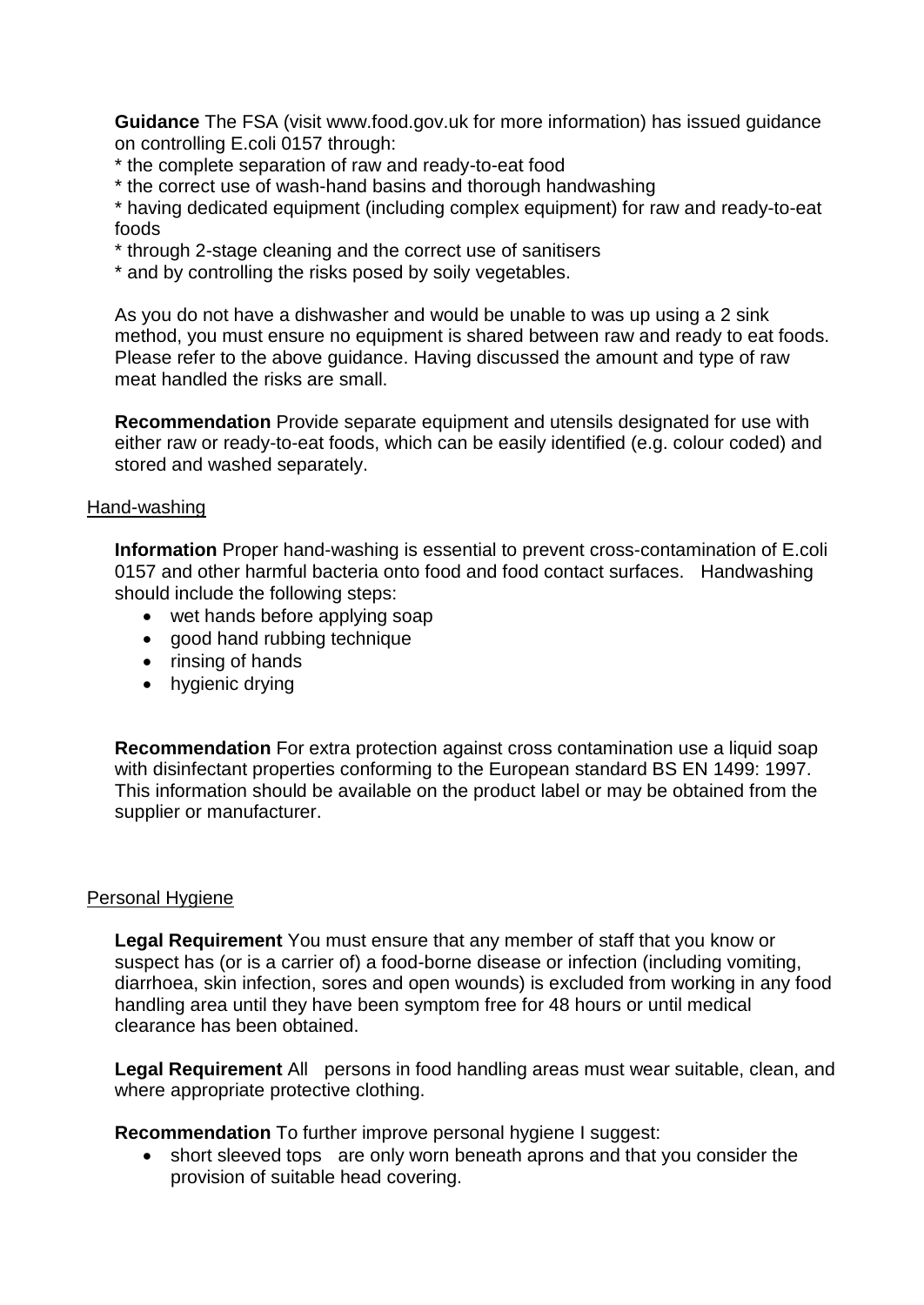### Temperature Control

**Contravention** The following evidence indicated there was a risk of harmful bacteria remaining in cooked food or reheated food::

- no probe checking is ever carried out on cooked sausage rolls, or hot hold temperature of soup. (Visual checks are made to ensure items are cooked.)
- soup is reheated slowly in the bain marie. According to manufacturers instructions you should reheat thoroughly first before hot holding. The bain marie may not be capable of achieving this temperature, and also reheats slowly throughout the danger zone.

**Legal Requirement** Raw materials, ingredients, intermediate products and finished products likely to support the reproduction of pathogenic micro-organisms or the formation of toxins must not be kept at temperatures that might result in a risk to health.

**Legal Requirement** Food which has been cooked or reheated and is intended to be kept hot until it is sold, must either be held at or above 63°C or it can be kept for service or on display for sale for a single period of less than 2 hours; at the end of the 2 hour period the food should be cooled as quickly as possible and kept at or below 8°C or discarded.

**Recommendation** The core temperature of cooked and reheated foods should reach 75°C for 30 seconds or an equivalent time and temperature combination.

**Recommendation** In addition to the visual checks you undertake, use a probe thermometer to check the core temperature of cooked and reheated foods. The temperature should reach 75°C for 30 seconds or an equivalent time/temperature combination (e.g. 80d°C for 10 seconds).

You were aware of critical temperatures, and have independent thermometers.

Bakery products such as sausage rolls with nothing added after cooking are exempt from temperature control for the day of production plus the next day. I understand you bake daily.

### Unfit food

**Recommendation** You should have a system to identify when open or prepared foods need to be used by or discarded, to ensure the food is fit for consumption. I recommend you apply labels which give a date that is 2 days after the day of production e.g. if food is opened on Monday it should be used by the end of Wednesday (an exception is rice which should not be kept longer than 24 hours)

**Observation** You had good stock rotation systems in place.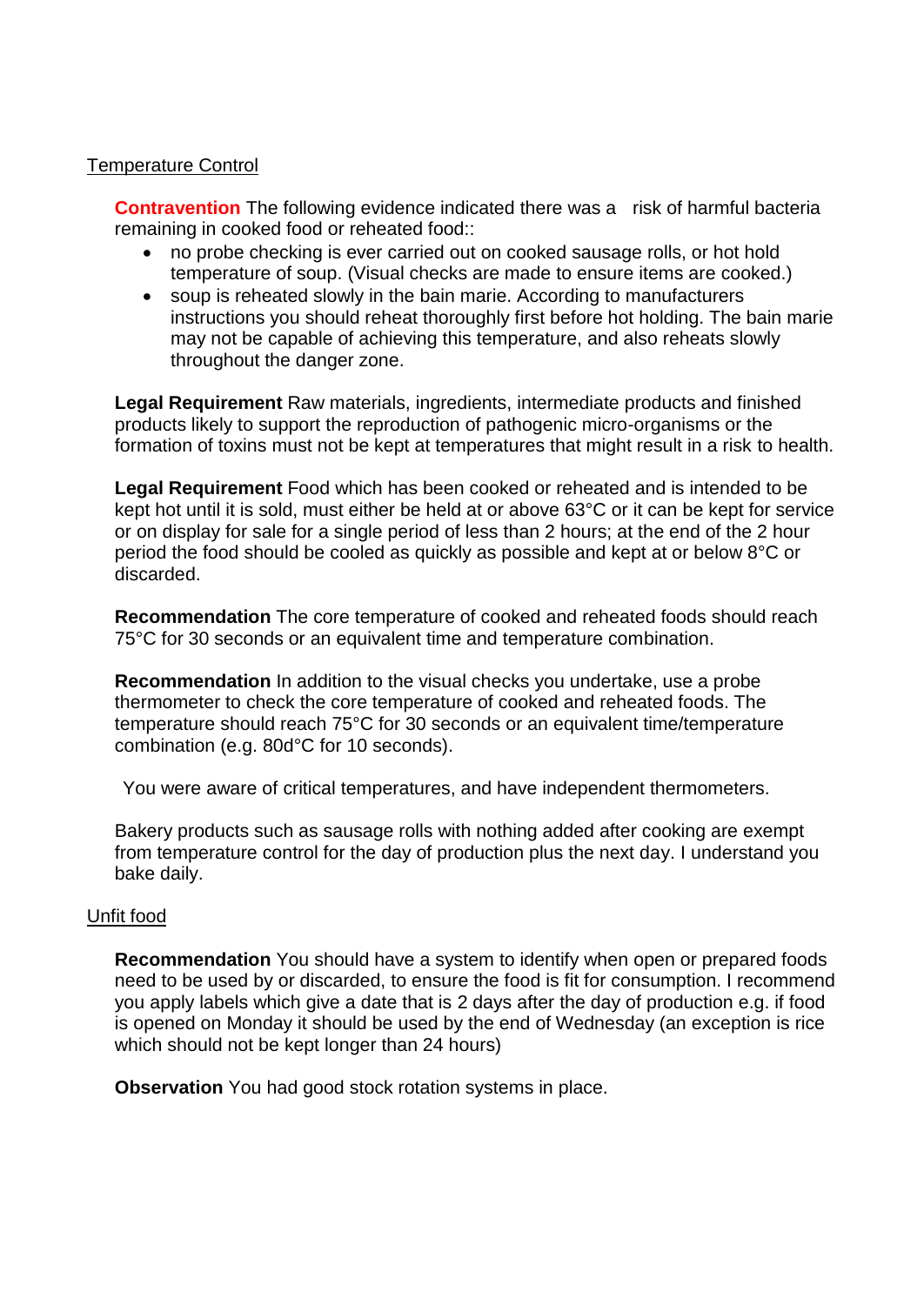# **2. Structure and Cleaning**

The structure facilities and standard of cleaning and maintenance are all of a good standard and only minor repairs and/or improvements are required. Pest control and waste disposal provisions are adequate. The minor contraventions require your attention. **(Score 5)**

## Cleaning of Structure

**Contravention** The following items could not be effectively cleaned and must be covered or made non-absorbent::

 walls where brick edges in corridor area. Although not a food room food is regularly carried through this area to the store.

**Information** A detergent is a chemical used to remove grease, dirt and food and is used in the first cleaning step.

**Information** Disinfectant: is a chemical that kills bacteria.

**Information** Different sanitisers require different CONTACT TIMES to be effective. Ensure that you know what the contact time is and that all your staff are trained to use the sanitiser effectively.

**Observation** The kitchen had been well maintained and the standard of cleaning was good.

### Cleaning of Equipment and Food Contact Surfaces

**Contravention** The following items are dirty and must be cleaned:

• around top of ice cream machine.

### **Information** Please refer to

www.food.gov.uk/business-guidance/e-coli-cross-contamination-guidance

### Cleaning Chemicals / Materials / Equipment and Methods

**Contravention** The following evidence demonstrated your cleaning materials, equipment and methods were not sufficient to control the spread of harmful bacteria between surfaces::

• although a sanitiser was located, you had not regularly been using this as it had been replaced by your supplier with a cleaning product. Should the amount of raw meat handled been greater, this may have affected the score you have received.

**Information** A surface sanitiser may be rendered ineffective if you are not following the correct dilutions or allowing a sufficient time for the product to work (CONTACT TIME). Always follow the instructions on the product label.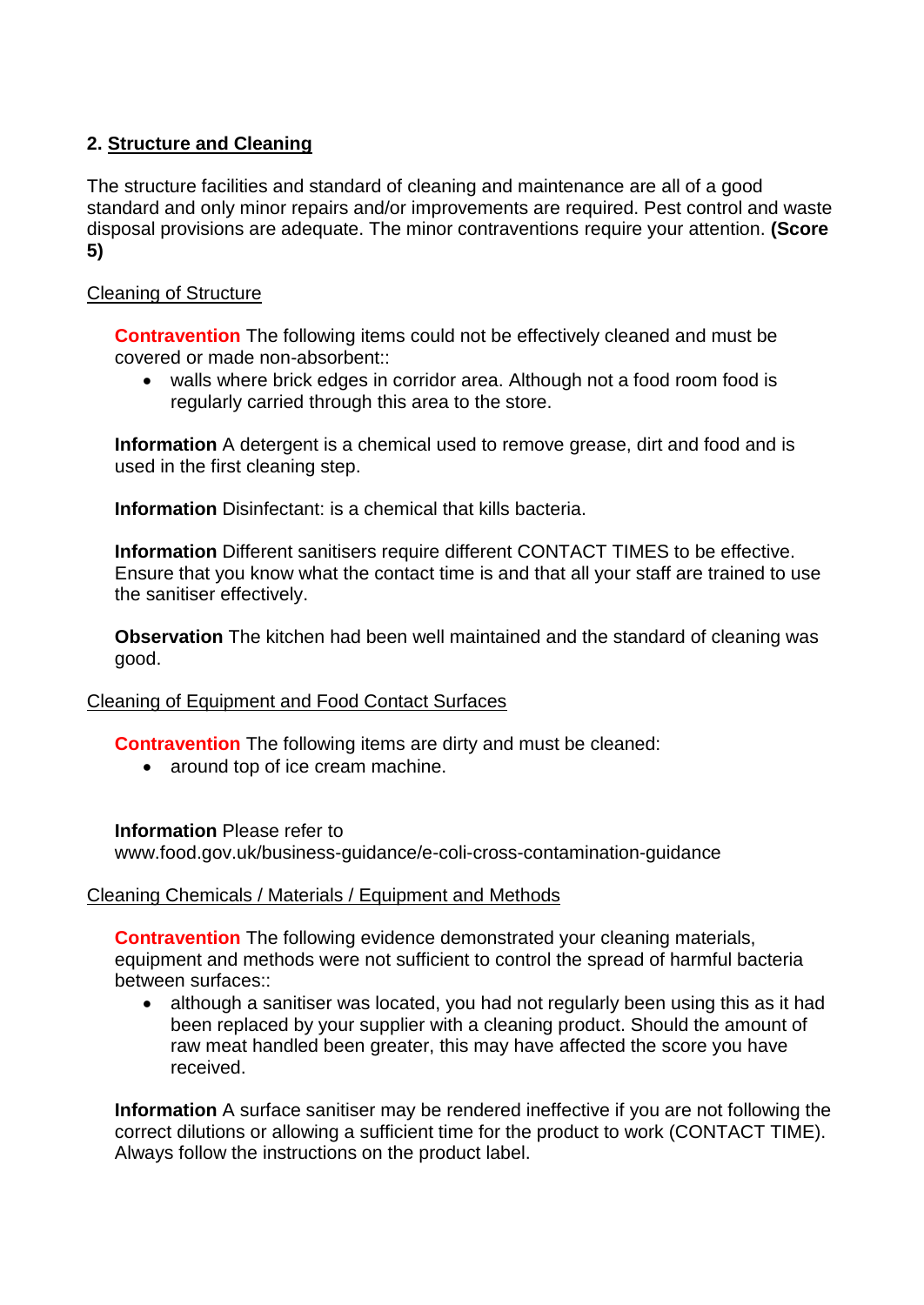**Guidance** Disinfectants and sanitisers must at least meet the requirements of one of the following standards: BS EN 1276 or BS EN 13697; or other standards that meet the same conditions and requirements.

### Maintenance

**Contravention** The following had not been suitably maintained and must be repaired or replaced:

• wall surfaces in corridor.

### Facilities and Structural provision

**Observation I** was pleased to see the premises had been generally well maintained and that adequate facilities had been provided.

### Pest Control

**Recommendation** Ensure staff are trained to recognise the signs of pests and that they undertake regular checks of the premises.

**Recommendation** Employ the services of a pest controller.

**Recommendation** Provide an electric fly killer.

**Observation** I was pleased to see that the premises was proofed against the entry of pests and that pest control procedures were in place.

### **3. Confidence in Management**

A food safety management system is in place and you demonstrate a very good standard of compliance with the law. You have a good track record. There are some minor contraventions which require your attention. **(Score 5)**

#### Type of Food Safety Management System Required

**Observation** A SFBB pack was in use. The diary was well used.

Food Hazard Identification and Control

**Contravention** The control methods you have put in place at the following critical control points are not sufficient:

- bacteria growing on food
- bacteria surviving in cooked food.

#### Proving Your Arrangements are Working Well

**Contravention** You are not working to the following safe methods in your SFBB pack:

• hot holding and cooking.